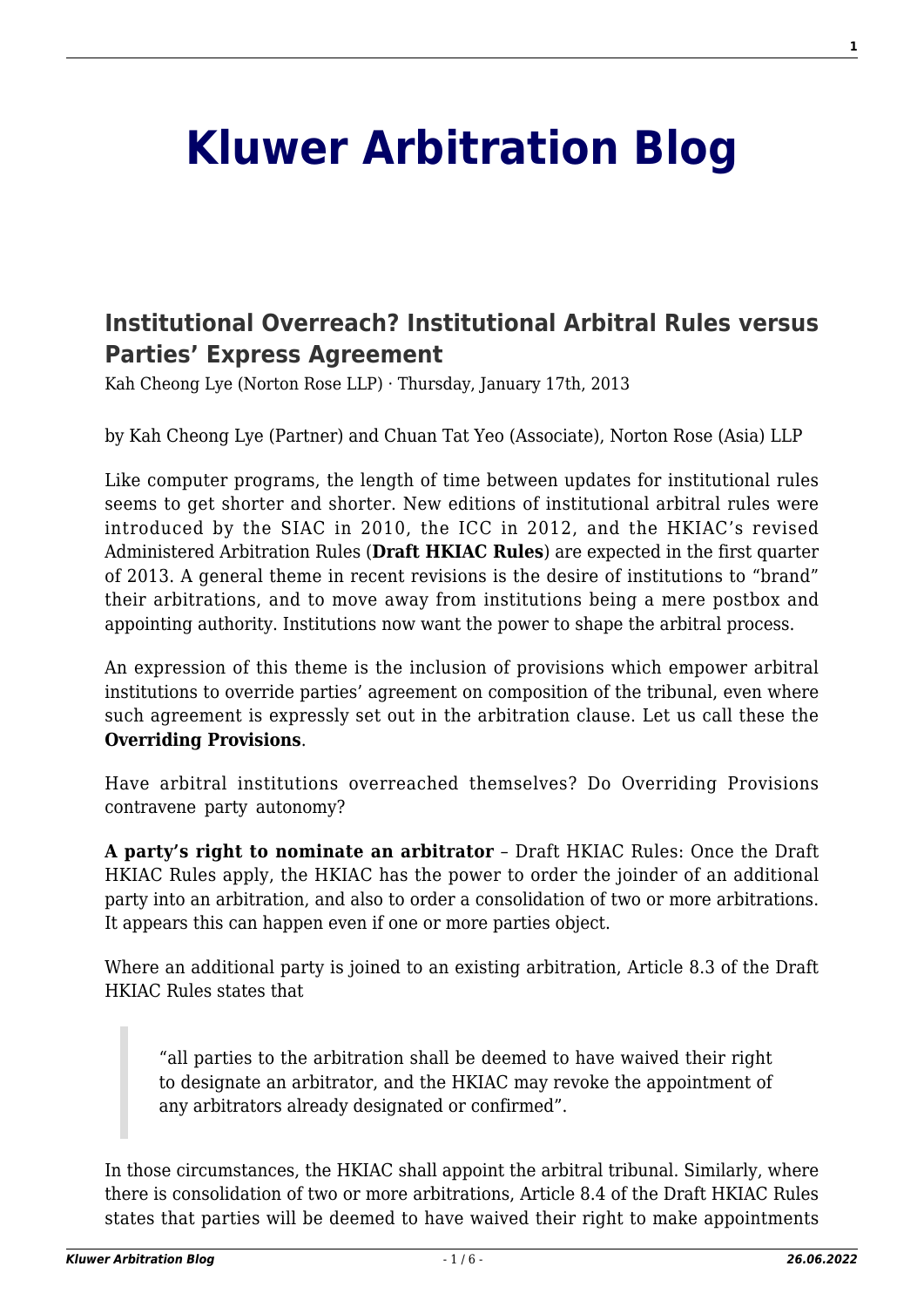and the HKIAC may revoke existing appointments.

So it seems that even when an arbitration clause expressly allows each party the right to nominate an arbitrator, this right may be disregarded in the event there is a consolidation of arbitrations, or joinder of an additional party. Even further, where an arbitrator has already been appointed pursuant to a party's nomination, consolidation may have the effect of revoking the appointment. This revocation takes place in spite of the parties' express right to nominate their own arbitrators and the fact that these arbitrator(s) had already been appointed.

2012 ICC Rules: A more conservative approach is seen in Article 10 of the 2012 ICC Rules, which also allows for the consolidation of arbitrations. Unlike the Draft HKIAC Rules, there is no express provision in the ICC Rules which waives parties' right to nominate an arbitrator or which explicitly empowers the ICC Court of Arbitration (**the ICC Court**) to revoke existing arbitrator appointments. Indeed, there does not appear to be a specific provision detailing how the arbitrator(s) are to be appointed in the event there is consolidation. Article 10 of the ICC Rules does state that,

"When arbitrations are consolidated, they shall be consolidated into the arbitration that commenced first, unless otherwise agreed by all parties".

It is possible that separate arbitrations (which are consolidated), which each arise out of an agreement with its own distinct mechanism for the appointment of the arbitrator(s), and which are different from the appointment mechanism in the arbitration that had commenced first in time or any applicable mechanism set out in the ICC Rules. The consolidation of these separate arbitrations will therefore deny effect to parties' agreed mechanisms for the appointment of arbitrator(s).

Having said that, it appears that the ICC Court will adopt a cautious approach in determining whether to consolidate arbitrations. For example, Article 10(c) of the ICC Rules states that, where the arbitrations are made under more than a single arbitration agreement, one condition for consolidation is that the arbitration agreements must be "*compatible*". While not defined, it is stated in the ICC Secretariat's Guide to ICC Arbitration (2012) that the clauses must be "*substantively compatible*", e.g. the different arbitration agreements must not provide for a different number of arbitrators. Similar provisions on the "compatibility" of arbitration clauses are also found in the Draft HKIAC Rules, but (as noted above) that set of rules expressly states that parties have waived their right to appoint arbitrators and also empowers the HKIAC to revoke existing arbitrator appointments. In addition, it is also noted in the Secretariat's Guide that the ICC Court will not be able to consolidate arbitrations if arbitrators had been confirmed in more than one of the arbitrations.

**Number of Arbitrators** – SIAC Rules: Overriding Provisions are also present in the 2010 SIAC Rules. The 2010 SIAC Rules state that any case under the Expedited Procedure

"shall be referred to a sole arbitrator, unless the Chairman [of the SIAC]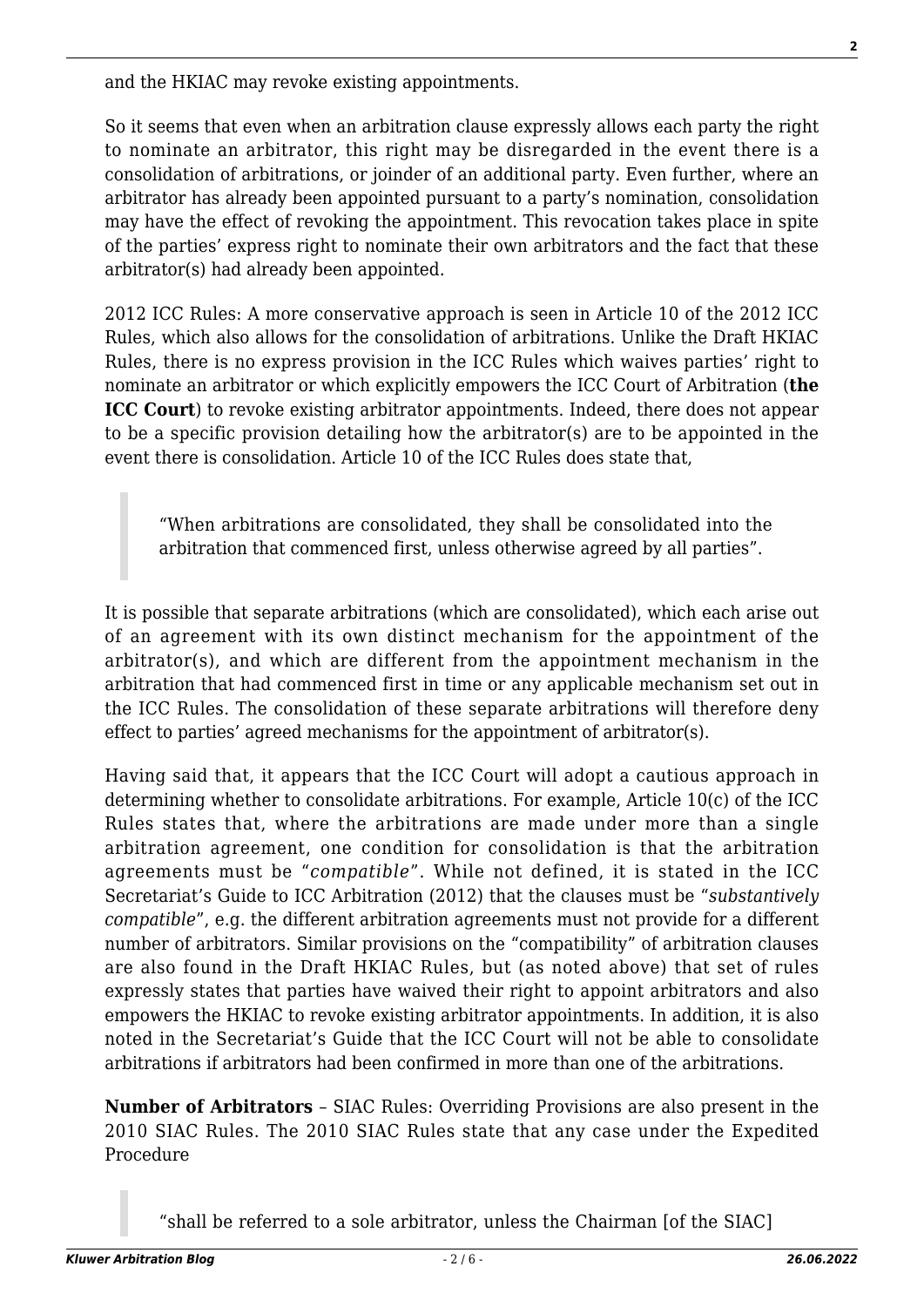We are aware of a case where the SIAC had appointed a sole arbitrator for an arbitration conducted pursuant to the SIAC Expedited Procedure (which was successfully invoked in that case), notwithstanding the parties' express agreement on a three-member tribunal in their arbitration agreement.

The SIAC's approach in that case contrasts with the Singapore High Court's decision in *NCC International AB v Land Transport Authority of Singapore* [2008] SGHC 186 (NCC). NCC also concerned the number of arbitrators to be appointed for an arbitration. In the arbitration clause, the parties expressly agreed for any dispute to be referred to "*an Arbitrator*". However, the plaintiff wanted three arbitrators to hear the case. The plaintiff relied on Rule 5.1 of the 2007 SIAC Rules, which provided the Registrar of the SIAC with discretion to order for three arbitrators if that was warranted by the circumstances of the particular case. One argument raised by the plaintiff was that the Registrar had the discretion to order for a tribunal of three arbitrators, even if the parties had expressly agreed on the number of arbitrators in their arbitration clause. In rejecting this argument, Justice Tay held that, where parties have expressly agreed on the number of arbitrators and also adopted a set of institutional rules, the better interpretation ought to be that parties have adopted the institutional rules subject to the number of arbitrators expressly agreed between the parties (unless parties have expressly assented to the institutional rules taking precedence).

**Where lies Party Autonomy?** – It is a basic question. Where the Overriding Provisions are used to defeat what parties have expressly said in the arbitration clause, where lies party autonomy? Do we say what the parties have chosen is what they have expressly provided in the arbitration clause, or do we say what the parties have chosen is to follow the institutional rules designated in the arbitration clause?

It is a question of some practical importance. There are potentially two serious consequences.

**First**, the use of such Overriding Provisions may lead to the setting aside of an eventual award, on the ground that

"the composition of the arbitral tribunal or arbitral procedure was not in accordance with the agreement of the parties" (Article 34(2)(a)(iv) of the 2006 UNCITRAL Model Law).

Recognition and enforcement of the award may also be refused on similar grounds (Article  $36(1)(a)(iv)$  of the 2006 UNCITRAL Model Law, and Article V(1)(d) of the New York Convention).

**Second**, it raises the question whether overriding what the parties' have expressly agreed concerning composition of the tribunal could, in certain circumstances, result in there no longer being an agreement to arbitrate. In other words, it may be that the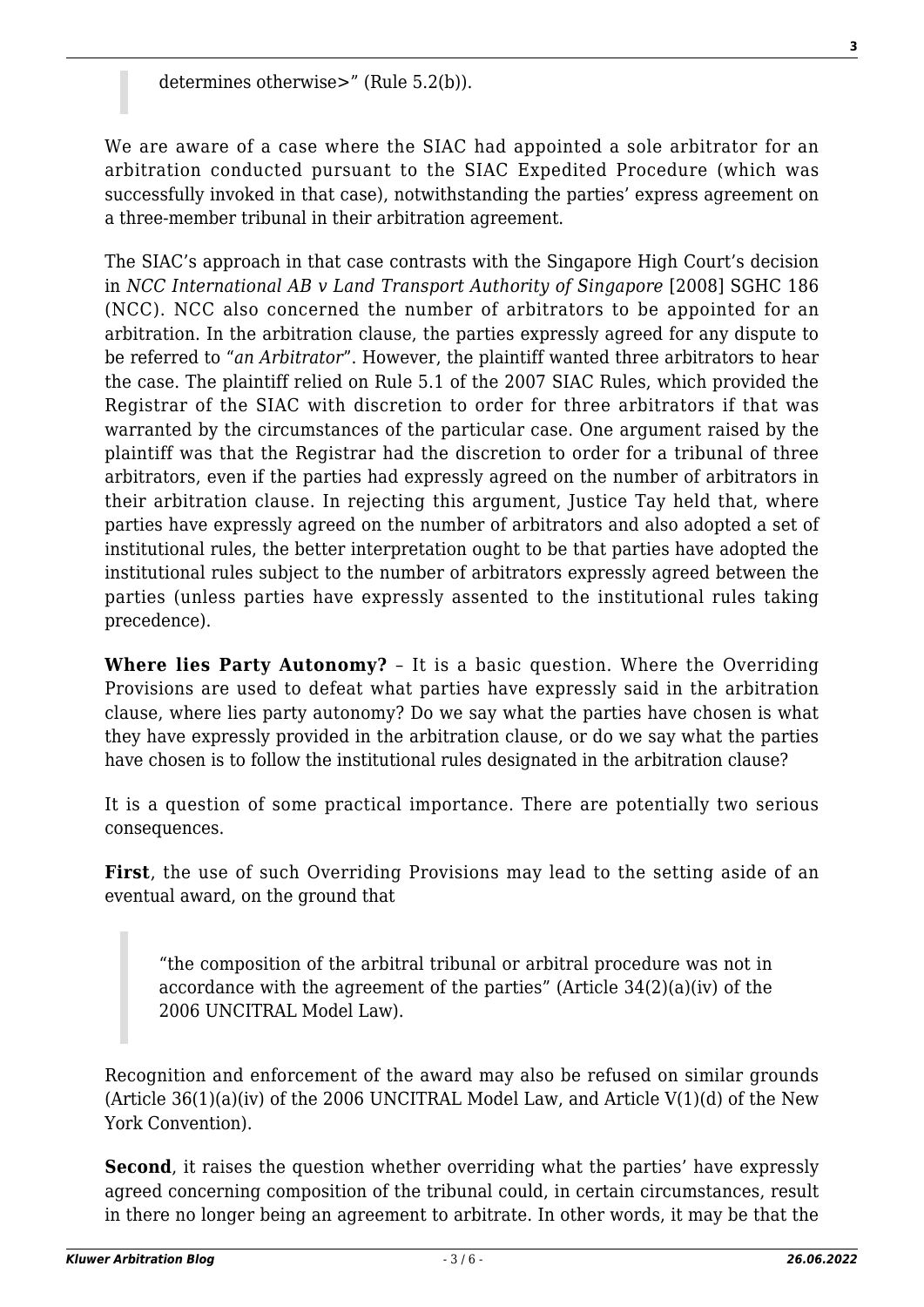parties' express agreement concerning tribunal composition is so integral to their agreement to arbitrate, such that the agreement to arbitrate would not subsist at all if that express choice were replaced by alternatives set out in the institutional rules, i.e. the agreement to arbitrate is premised on what the parties' have expressly agreed concerning composition of the tribunal being given effect. Such a concern is reflected in the English Court of Appeal's holding in the *Jivraj* case (*Jivraj v Hashwani* [2010] EWCA Civ 712), albeit in a different context. There, the parties had expressly agreed to arbitrate before an arbitrator of the Ismaili faith. The English Court of Appeal held that the requirement for an Ismaili arbitrator was unlawful, and that this requirement could not be severed from the rest of the arbitration clause, as this would render the remaining clause substantially different from that which the parties originally intended. The arbitration clause had to stand or fall as a whole. As the Ismaili requirement was void, the remainder of the clause could not be upheld.

There are provisions in the Draft HKIAC Rules which attempt to address these validity and enforceability issues with awards where such Overriding Provisions have been used to override what the parties' have expressly agreed concerning composition of the tribunal. For example, Article 27.6 of the Draft HKIAC Rules states that the parties

"waive any objection, on the basis of HKIAC's decision to consolidate, to the validity and/or enforcement of any award made by the arbitral tribunal in the consolidated proceedings".

This provision may not prevent a successful challenge to the eventual award – first, different jurisdictions adopt varying positions on the ability of parties to contract out of a challenge to an award; second, the provision may be read narrowly to only preclude challenges based on the decision to consolidate the existing arbitrations, and not on the grounds set out above.

The counter argument is that such "overriding" of parties' express agreement pursuant to the Overriding Provisions does not run counter to the principle of party autonomy: The parties have agreed to the institutional arbitral rules, so they have agreed to these Overriding Provisions. The parties have therefore consented to what the parties' have expressly agreed concerning composition of the tribunal to be overridden by the relevant institutional arbitral rule. In effect, the parties have agreed that their express agreement is subject to institutional discretion. There is therefore no derogation from the principle of party autonomy.

We have reservations with such an argument. In the first place, parties (and even counsel) often do not consider in detail the interplay between the institutional rules and the parties' express agreement as set out in the arbitration clause. This is not surprising, given that (i) parties often focus less on the dispute resolution clause in their agreements; and (ii) there are many potential areas of interplay between the express agreement and institutional rules that the issues are often only recognized when they arise. Furthermore, one can sensibly suppose that commercial parties generally expect their express agreement in the arbitration clause to govern and to trump the institutional rules.

**4**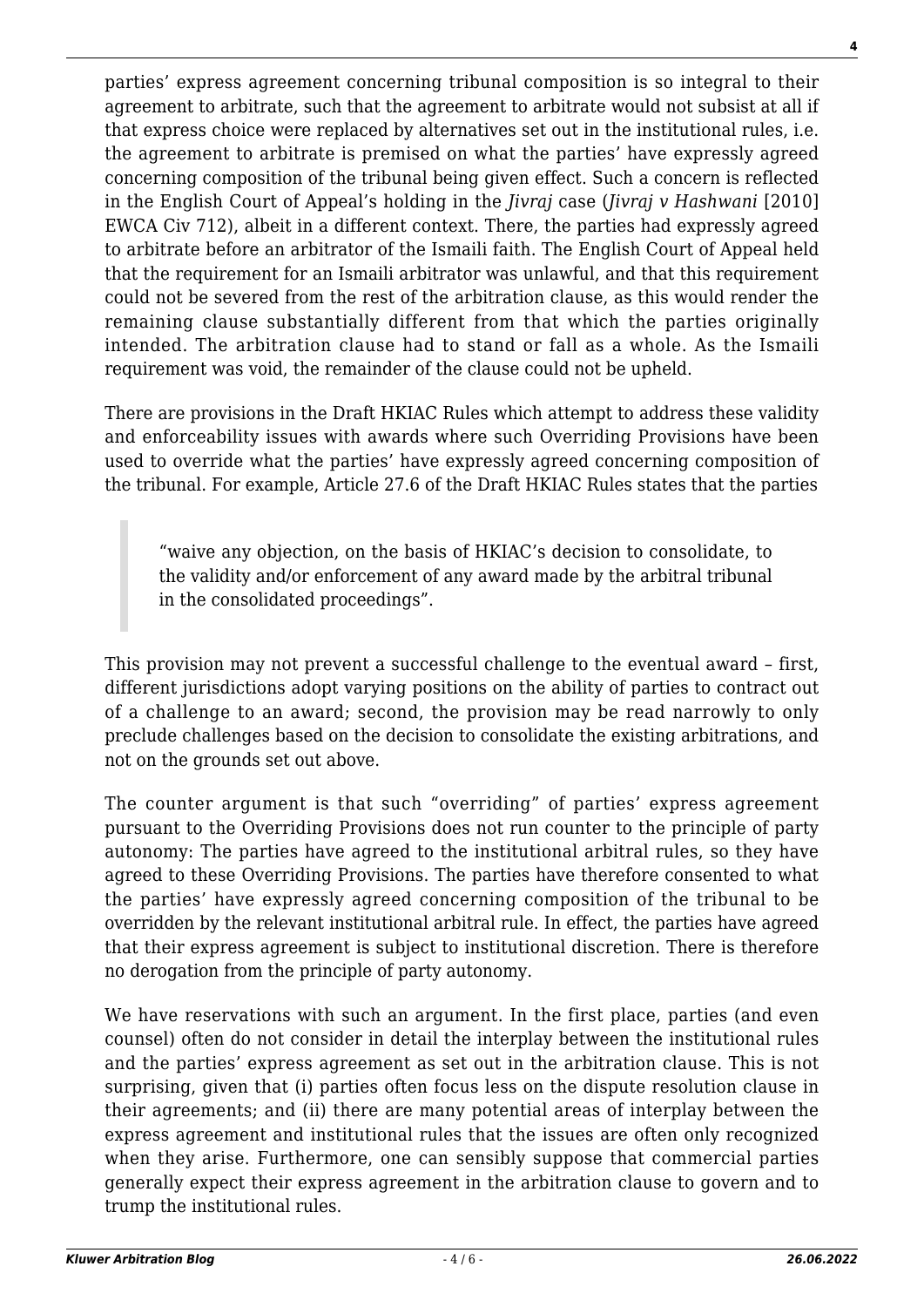It seems to us that the best way forward is to adopt a tailored and case-specific approach. Depending on a multitude of factors (the importance of the clause to the parties, the institutional rule in question, whether parties had knowledge of the institutional rule at the time of executing the agreement etc.), it may be that institutional rules could be construed as "trumping" parties' express agreement in certain cases but not others. There should not be a single rule which applies to all potential conflicts between Overriding Provisions and parties' express agreement, whereby the Overriding Provisions or the parties' express agreement will always prevail. A concern with the case-specific approach is that it could potentially lead to considerable uncertainty.

In carrying out the above analysis, one should certainly place significant weight on the fact that the parties have expressly agreed on a particular issue in the arbitration clause. This case-specific approach makes sense doctrinally, as the reconciliation of the parties' express agreement and the institutional rules is ultimately a matter of contractual interpretation, which will (in the legal systems we are aware of) depend on the factual matrix of each individual case.

## **Profile Navigator and Relationship Indicator**

 $\mathcal{L}_\text{max}$ 

Offers 6,200+ data-driven arbitrator, expert witness and counsel profiles and the ability to explore relationships of 13,500+ arbitration practitioners and experts for potential conflicts of interest.

[Learn how](https://www.wolterskluwer.com/en/solutions/kluwerarbitration/practiceplus?utm_source=arbitrationblog&utm_medium=articleCTA&utm_campaign=article-banner) **[Kluwer Arbitration Practice Plus](https://www.wolterskluwer.com/en/solutions/kluwerarbitration/practiceplus?utm_source=arbitrationblog&utm_medium=articleCTA&utm_campaign=article-banner)** [can support you.](https://www.wolterskluwer.com/en/solutions/kluwerarbitration/practiceplus?utm_source=arbitrationblog&utm_medium=articleCTA&utm_campaign=article-banner)

*To make sure you do not miss out on regular updates from the Kluwer Arbitration Blog, please subscribe [here](http://arbitrationblog.kluwerarbitration.com/newsletter/). To submit a proposal for a blog post, please consult our [Editorial Guidelines.](http://arbitrationblog.kluwerarbitration.com/editorial-guidelines/)*